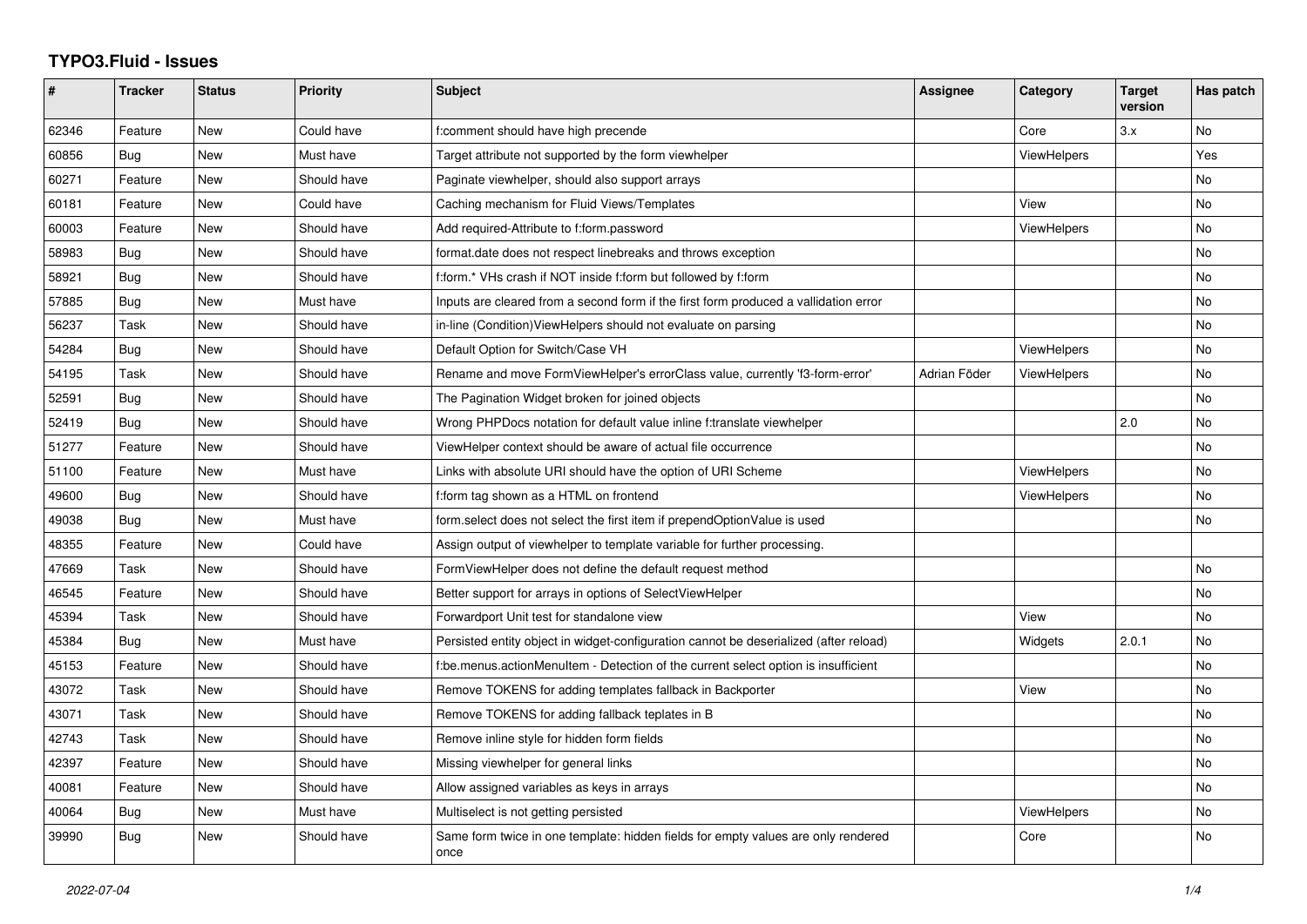| ∦     | <b>Tracker</b> | <b>Status</b> | Priority             | Subject                                                                                                     | <b>Assignee</b>        | Category           | <b>Target</b><br>version | Has patch |
|-------|----------------|---------------|----------------------|-------------------------------------------------------------------------------------------------------------|------------------------|--------------------|--------------------------|-----------|
| 39936 | Feature        | New           | Should have          | registerTagAttribute should handle default values                                                           |                        | ViewHelpers        |                          | <b>No</b> |
| 38369 | Bug            | New           | Must have            | Resource ViewHelpers should not fall back to request package                                                |                        | View               |                          | No        |
| 38130 | Feature        | New           | Should have          | Checkboxes and multiple select fields should have an assignable default value                               |                        |                    |                          | No        |
| 37619 | Bug            | New           | Should have          | Fatal Error when using variable in name attribute of Section ViewHelper                                     |                        | ViewHelpers        |                          | No        |
| 37095 | Feature        | New           | Should have          | It should be possible to set a different template on a Fluid TemplateView inside an<br>action               | Christopher<br>Hlubek  |                    |                          | No        |
| 36655 | Bug            | New           | Should have          | <b>Pagination Links</b>                                                                                     |                        | Widgets            |                          | No        |
| 36559 | Feature        | New           | Could have           | New widget progress bar                                                                                     |                        |                    |                          | Yes       |
| 36410 | Feature        | New           | Should have          | Allow templates to send arguments back to layout                                                            |                        | ViewHelpers        |                          | No        |
| 34309 | Task           | New           | Could have           | Unknown ViewHelpers cause exception - should be handled more graceful                                       |                        | <b>ViewHelpers</b> |                          | No        |
| 33551 | Bug            | New           | Must have            | View helper values break out of a partial scope                                                             | Sebastian<br>Kurfuerst | Core               |                          | No        |
| 33215 | Feature        | New           | Should have          | RFC: Dynamic values in ObjectAccess paths                                                                   |                        |                    |                          | No        |
| 32035 | Task           | <b>New</b>    | Should have          | Improve fluid error messages                                                                                |                        | Core               |                          | Yes       |
| 31955 | Feature        | New           | Should have          | f:uri.widget                                                                                                |                        | Widgets            |                          | No        |
| 30937 | Bug            | New           | Should have          | CropViewHelper stringToTruncate can't be supplied so it can't be easily extended                            |                        | ViewHelpers        |                          | Yes       |
| 30555 | Feature        | New           | Could have           | Make TagBuilder more extensible                                                                             |                        | Core               |                          | No        |
| 28554 | Bug            | New           | Should have          | (v4) implement feature flag to disable caching                                                              |                        |                    |                          | No        |
| 28553 | Bug            | New           | Should have          | improve XHProf test setup                                                                                   |                        |                    |                          | <b>No</b> |
| 28552 | Bug            | New           | Should have          | (v5) write ViewHelper test for compiled run; adjust functional test to do two passes<br>(uncached & cached) |                        |                    |                          | No        |
| 28550 | Bug            | New           | Should have          | (v4) make widgets cacheable, i.e. not implement childnodeaccess interface                                   |                        |                    |                          | No        |
| 28549 | Bug            | New           | Should have          | make widgets cacheable, i.e. not implement childnodeaccess interface                                        |                        |                    |                          | No        |
| 27607 | Bug            | New           | Must have            | Make Fluid comparisons work when first element is STRING, second is NULL.                                   |                        | Core               |                          | No        |
| 26664 | Task           | New           | Won't have this time | Clean up Form ViewHelpers                                                                                   |                        | ViewHelpers        |                          | <b>No</b> |
| 26658 | Task           | New           | Won't have this time | Make Form ViewHelpers consistent                                                                            |                        | ViewHelpers        |                          | No        |
| 13045 | Bug            | New           | Should have          | Entity decode of strings are different between if-conditions and output of variable                         |                        |                    |                          |           |
| 12863 | Bug            | New           | Should have          | Attributes of a viewhelper can't contain a '-'                                                              | Sebastian<br>Kurfuerst | Core               |                          | No        |
| 10911 | Task           | New           | Should have          | Tx_Fluid_ViewHelpers_Form_AbstractFormViewHelper->renderHiddenIdentityField<br>should be more reliable      |                        | ViewHelpers        |                          | No        |
| 10472 | Feature        | New           | Could have           | Fluid Standalone distribution                                                                               |                        | Core               |                          | No        |
| 9950  | Task           | New           | Should have          | Binding to nested arrays impossible for form-elements                                                       |                        | ViewHelpers        |                          |           |
| 9514  | Feature        | New           | Should have          | Support explicit Array Arguments for ViewHelpers                                                            |                        |                    |                          |           |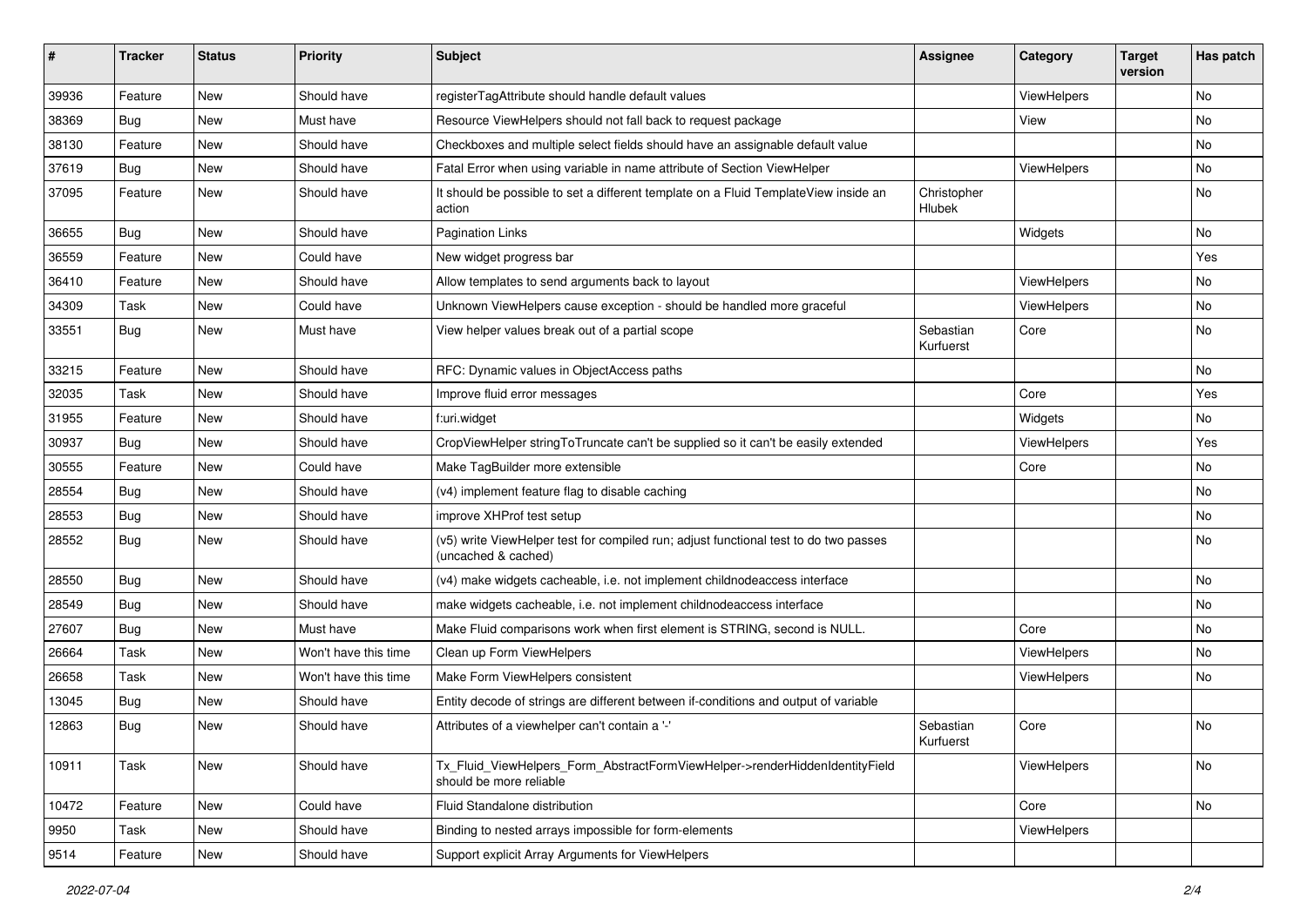| #     | <b>Tracker</b> | <b>Status</b>            | <b>Priority</b> | Subject                                                                         | <b>Assignee</b>             | Category           | <b>Target</b><br>version | Has patch |
|-------|----------------|--------------------------|-----------------|---------------------------------------------------------------------------------|-----------------------------|--------------------|--------------------------|-----------|
| 8648  | Bug            | New                      | Should have     | format.crop ViewHelper should support all features of the crop stdWrap function |                             | ViewHelpers        |                          | No        |
| 7608  | Feature        | <b>New</b>               | Could have      | Configurable shorthand/object accessor delimiters                               |                             | Core               |                          | Yes       |
| 4704  | Feature        | New                      | Should have     | Improve parsing exception messages                                              |                             | Core               |                          |           |
| 3725  | Feature        | <b>New</b>               | Could have      | CSS Engine                                                                      | Christian Müller            | ViewHelpers        |                          | No        |
| 3481  | Bug            | <b>New</b>               | Should have     | Use ViewHelperVariableContainer in PostParseFacet                               |                             | Core               |                          | No        |
| 1907  | Feature        | New                      | Could have      | Default values for view helpers based on context                                |                             | Core               |                          |           |
| 28551 | Bug            | Accepted                 | Should have     | (v4) backport VHTest                                                            | Sebastian<br>Kurfuerst      |                    |                          | No        |
| 9005  | Feature        | Accepted                 | Could have      | Fluid Template Analyzer (FTA)                                                   | Sebastian<br>Kurfuerst      |                    |                          |           |
| 5933  | Feature        | Accepted                 | Should have     | Optional section rendering                                                      | Sebastian<br>Kurfuerst      | ViewHelpers        |                          | No        |
| 58862 | Bug            | Needs<br>Feedback        | Should have     | FormViewHelper doesn't accept NULL as value for \$arguments                     | Bastian<br>Waidelich        | <b>ViewHelpers</b> |                          | Yes       |
| 46289 | <b>Bug</b>     | Needs<br>Feedback        | Should have     | Enable Escaping Interceptor in XML request format                               |                             | View               | 2.0.1                    | No        |
| 46091 | Task           | <b>Needs</b><br>Feedback | Should have     | Show source file name and position on exceptions during parsing                 |                             |                    |                          | No        |
| 45345 | Feature        | Needs<br>Feedback        | Should have     | Easy to use comments for fluid that won't show in output                        |                             |                    |                          |           |
| 36662 | <b>Bug</b>     | Needs<br>Feedback        | Should have     | Checked state isn't always correct when property is collection                  | Kevin Ulrich<br>Moschallski | ViewHelpers        | 1.1.1                    | No        |
| 33628 | <b>Bug</b>     | <b>Needs</b><br>Feedback | Must have       | Multicheckboxes (multiselect) for Collections don't work                        | Christian Müller            | ViewHelpers        |                          | No        |
| 33394 | Feature        | Needs<br>Feedback        | Should have     | Logical expression parser for BooleanNode                                       | <b>Tobias Liebig</b>        | Core               |                          | No        |
| 8989  | Feature        | Needs<br>Feedback        | Could have      | Search path for fluid template files                                            |                             | View               |                          | No        |
| 8491  | Task           | Needs<br>Feedback        | Should have     | link.action and uri.action differ in absolute argument                          | Karsten<br>Dambekalns       | <b>ViewHelpers</b> |                          | No        |
| 3291  | Feature        | Needs<br>Feedback        | Should have     | Cacheable viewhelpers                                                           |                             |                    |                          | No        |
| 65424 | <b>Bug</b>     | <b>Under Review</b>      | Should have     | SelectViewHelper must respect option(Value Label)Field for arrays               |                             | ViewHelpers        |                          | No        |
| 59057 | <b>Bug</b>     | <b>Under Review</b>      | Must have       | Hidden empty value fields shoud be disabled when related field is disabled      | Bastian<br>Waidelich        | ViewHelpers        |                          | No        |
| 55008 | <b>Bug</b>     | <b>Under Review</b>      | Should have     | Interceptors should be used in Partials                                         | Christian Müller            |                    |                          | No        |
| 53806 | <b>Bug</b>     | <b>Under Review</b>      | Should have     | Paginate widget maximumNumberOfLinks rendering wrong number of links            | Bastian<br>Waidelich        | Widgets            |                          | No        |